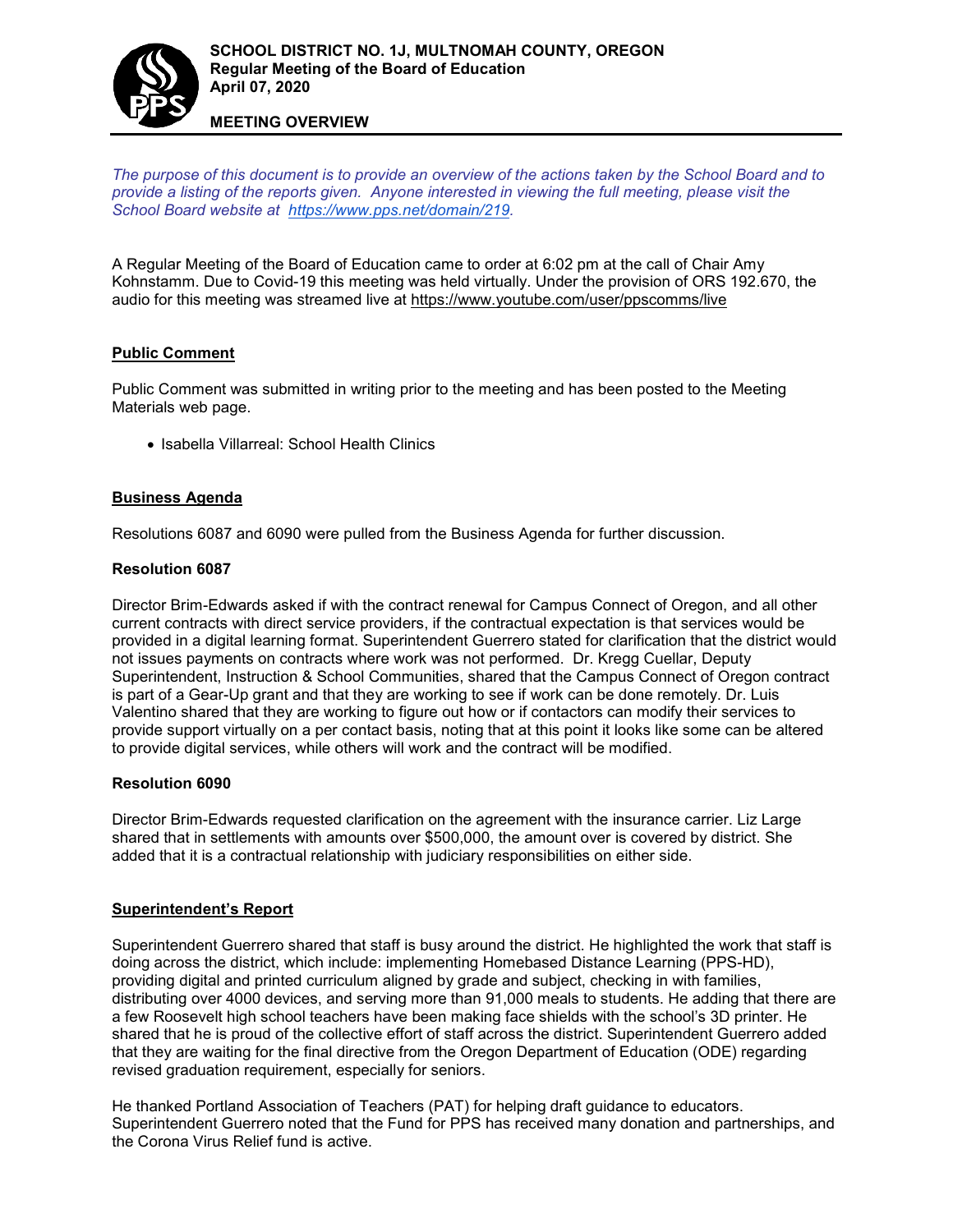## **Resolution 6092: Second Reading of the District Funds for Purchase of Gifts, Meals, and Refreshments Policy 8.30.010-P**

The District Funds for Purchase of Meals, Gifts, and Refreshments Policy 8.30.010-P was introduced by Director Moore. She shared that the policy was substantially revised to respond to the Secretary of State Report (SoS). It has been out for public comment since March 03, 2020 and there has been no comment received. The policy committee has unanimously referred the policy. Director Brim-Edwards asked when the Administrative Directive (AD), which is referred to in the policy, will be completed. Interim General Council Liz Large explained that the AD has been drafted in anticipation of the policy changes, and is awaiting the superintendent's approval. Claire Hertz added that the AD is aligned with the draft policy as well as similar policies at the state level. There was discussion regarding how the draft policy was shared, and it was noted that they following the standard protocol of posting the policy online and informing the labor unions. There was discussion regarding the term reasonable and whether the policy should be tied to the federal per diem allowances.

## **Budget Committee**

Board Chair Kohnstamm adjourned the Regular Meeting at 6:56 PM and reconvened as the Budget Committee:

## **Amendment to Fiscal Year 2019/2020 Budget Resolution 6093**

Claire Hertz, Deputy Superintendent of Business and Operations, shared that due to the Covid-19 crisis there are unknown expenditures that will be needed, such as providing Wi-Fi support for students, as well as additional grant funding. Funds will need to be moved around to add support services in the enterprise and support services line item, and from budget items that had been allocated but that now will not take place, such as Professional Development. She added that there is a small correction in the debt services fund that has been corrected. Director Scott asked if district staff confirmed whether a virtual meeting meets the requirements for a budget hearing, and Ms. Hertz replied that Cynthia Le, CFO, spoke with the State of Oregon Teacher Standards and Practices Commission (TSPC) and they approved the meeting as a public hearing. She added that a legal notice was published in the Oregonian, in addition to the regular mode of noticing public meetings.

Board Chair Kohnstamm adjourned the Budget Committee and returned to the Regular Meeting 7:10 pm:

## **Waiving the Cash Management Policy 8.20.010-P for 120 days Resolution 6094**

Superintendent Guerrero shared that the Covid-19 health crisis has begun a financial crises. Claire Hertz, Deputy Superintendent of Business and Operations, shared that due to the current financial situation, if the district were to invest cash in Bonds right now they would lose money. The district is requesting that the Cash Management Policy 8.20.010-P, Section VII (2), which limits deposits to 10% of the portfolio in any one banking institution, be waived for 120 days so that they can increase the amount of cash deposited into one account to 25%. Director Kohnstamm asked if it was looked at to invest in another financial institution to stay within the spirit of the policy. Ms. Hertz stated that they did consider it, but that wet signatures are needed to open new accounts, which would take a long time in this current time of social distancing, and the sale of the Bonds is closing in the middle of April. There are three main banks that are used, and which are board approved. She noted that the district only banks with banks that are approved by the State of Oregon. Director Brim-Edwards asked if there would be serious financial impact if they waited to approve the changes and Ms. Hertz stated that there would be significant financial impact and that the request is urgent.

# **Conference Report**

Director DePass shared that she attended two day conference in Nashville in early March. While there, she visited two Nashville Academy Schools, which are career technical schools. She noted that all students wore navy blazers and were very professional. She noted that a few of their program tracks